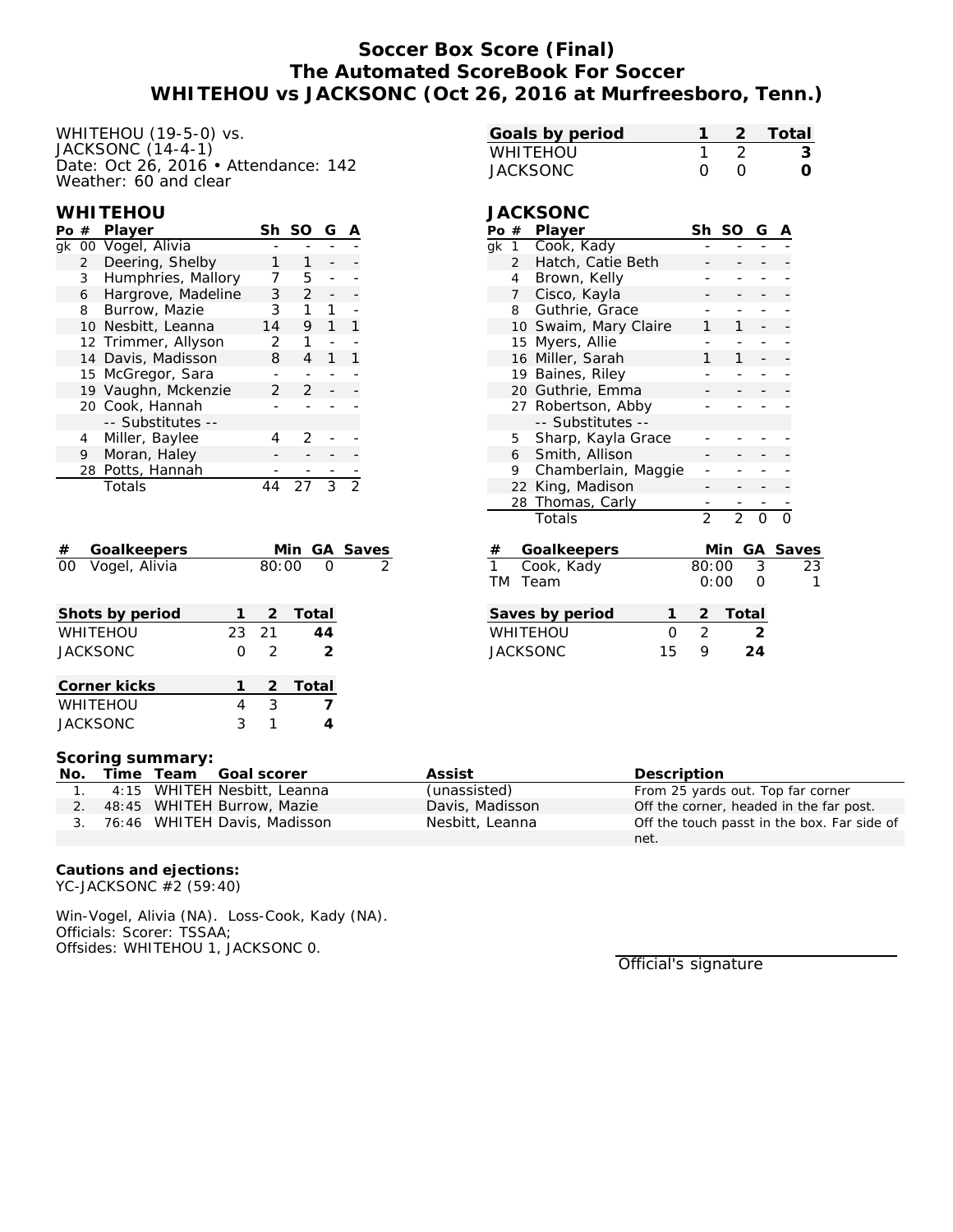## **Play-by-Play Summary (1st period) WHITEHOU vs JACKSONC (Oct 26, 2016 at Murfreesboro, Tenn.)**

#### **WHITEHOU Starters:**

- 2 Deering, Shelby
- 3 Humphries, Mallory
- 6 Hargrove, Madeline
- 8 Burrow, Mazie
- 10 Nesbitt, Leanna
- 12 Trimmer, Allyson
- 14 Davis, Madisson
- 15 McGregor, Sara
- 19 Vaughn, Mckenzie
- 20 Cook, Hannah
- GK 00 Vogel, Alivia

## **JACKSONC Starters:**

- GK 1 Cook, Kady 2 Hatch, Catie Beth
	- 4 Brown, Kelly
	- 7 Cisco, Kayla
	- 8 Guthrie, Grace
	- 10 Swaim, Mary Claire
	- 15 Myers, Allie
	- 16 Miller, Sarah
	- 19 Baines, Riley
	- 20 Guthrie, Emma
	- 27 Robertson, Abby

- 00:00 Vogel, Alivia at goalie for WHITEHOU.
- 00:00 Cook, Kady at goalie for JACKSONC.
- 00:19 Corner kick by WHITEHOU Davis, Madisson [00:19].
- 00:35 Shot by WHITEHOU Nesbitt, Leanna, SAVE Cook, Kady.
- 01:25 Shot by WHITEHOU Nesbitt, Leanna HIGH.
- 02:52 Shot by WHITEHOU Davis, Madisson, SAVE Cook, Kady.
- 04:15 GOAL by WHITEHOU Nesbitt, Leanna (FIRST GOAL).

## **WHITEHOU 1, JACKSONC 0**

\*From 25 yards out. Top far corner

- 07:28 Shot by WHITEHOU Hargrove, Madeline, SAVE Cook, Kady.
- 08:32 Shot by WHITEHOU Davis, Madisson WIDE.
- Foul on JACKSONC.
- 10:26 Shot by WHITEHOU Burrow, Mazie WIDE.
- 11:49 Shot by WHITEHOU Humphries, Mallory, SAVE Cook, Kady.
- 13:13 Shot by WHITEHOU Nesbitt, Leanna, SAVE Cook, Kady. Corner kick by JACKSONC Guthrie, Grace.
- 14:39 Corner kick by JACKSONC Guthrie, Grace [14:39].
- 14:57 WHITEHOU substitution: Miller, Baylee for Humphries, Mallory.
- 14:57 WHITEHOU substitution: Moran, Haley for McGregor, Sara.
- 14:57 WHITEHOU substitution: Potts, Hannah for Burrow, Mazie.
- 16:07 Shot by WHITEHOU Hargrove, Madeline DEFENSIVE SAVE by Hatch, Catie Beth.
- 16:34 Corner kick by WHITEHOU Davis, Madisson [16:34].
- 16:51 Shot by WHITEHOU Nesbitt, Leanna WIDE. Foul on WHITEHOU.
- 19:01 Shot by WHITEHOU Nesbitt, Leanna, SAVE Cook, Kady.
- 19:17 Shot by WHITEHOU Trimmer, Allyson, SAVE Cook, Kady.
- 20:28 JACKSONC substitution: Chamberlain, Maggie for Guthrie, Grace.
- 21:35 WHITEHOU substitution: Humphries, Mallory for Nesbitt, Leanna.
- 23:55 Corner kick by JACKSONC Guthrie, Emma [23:55].
- 24:42 Shot by WHITEHOU Miller, Baylee, SAVE Cook, Kady.
- 25:01 WHITEHOU substitution: Burrow, Mazie for Potts, Hannah.
- 26:57 Shot by WHITEHOU Humphries, Mallory, SAVE Cook, Kady.
- 29:09 Shot by WHITEHOU Humphries, Mallory WIDE.
- 30:10 Shot by WHITEHOU Miller, Baylee, SAVE Cook, Kady.
- 30:59 Shot by WHITEHOU Davis, Madisson HIGH.
- 31:01 JACKSONC substitution: Guthrie, Grace for Guthrie, Emma.
- 31:01 WHITEHOU substitution: Nesbitt, Leanna for Deering, Shelby.
- 32:19 Corner kick by WHITEHOU Davis, Madisson [32:19].
- 32:43 Shot by WHITEHOU Nesbitt, Leanna, SAVE Cook, Kady.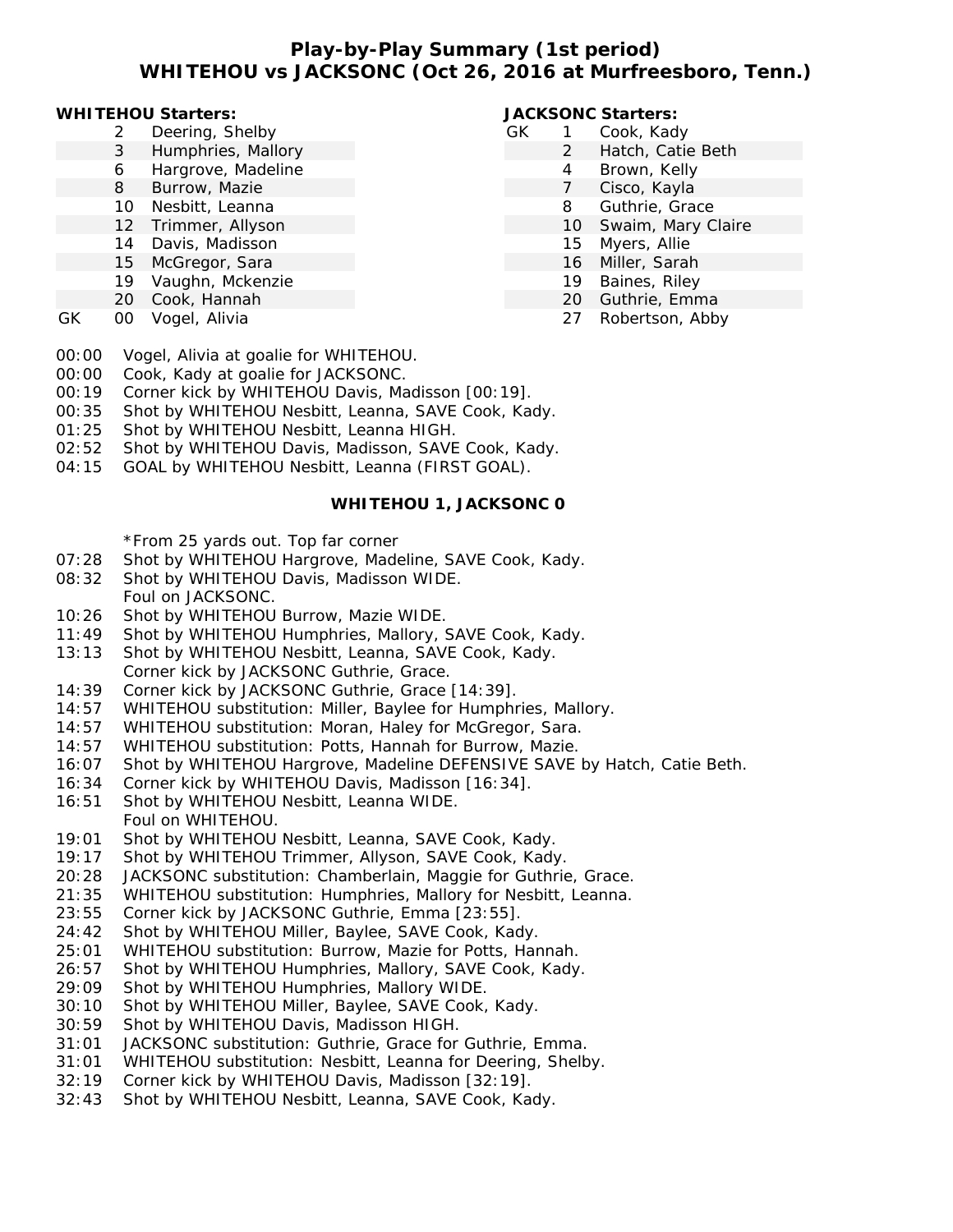# **Play-by-Play Summary (1st period) WHITEHOU vs JACKSONC (Oct 26, 2016 at Murfreesboro, Tenn.)**

- 33:13 Shot by WHITEHOU Nesbitt, Leanna WIDE.
- 34:22 Shot by WHITEHOU Nesbitt, Leanna, SAVE Cook, Kady.
- 35:21 Corner kick by WHITEHOU Davis, Madisson [35:21].
- 36:41 JACKSONC substitution: Guthrie, Emma for Baines, Riley.
- 38:06 Shot by WHITEHOU Nesbitt, Leanna, SAVE Cook, Kady.
- 40:00 Header Shot by WHITEHOU Humphries, Mallory, SAVE Cook, Kady.
- 40:00 End of period [40:00].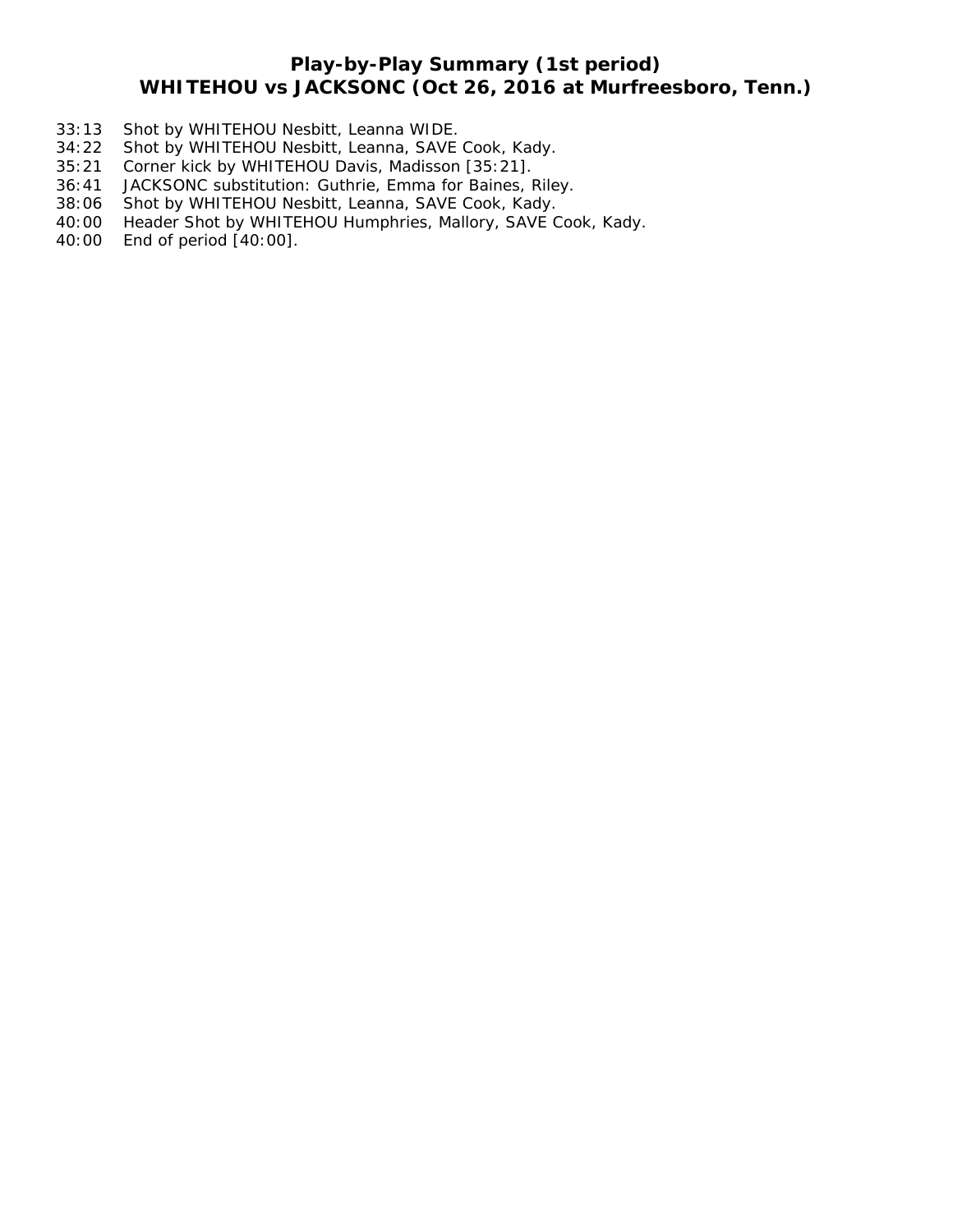### **Play-by-Play Summary (2nd period) WHITEHOU vs JACKSONC (Oct 26, 2016 at Murfreesboro, Tenn.)**

- 40:00 Start of 2nd period [40:00].
- 42:59 Shot by WHITEHOU Deering, Shelby, SAVE Cook, Kady. Foul on JACKSONC.
- 46:59 Shot by WHITEHOU Nesbitt, Leanna, SAVE Cook, Kady.
- 48:19 Corner kick by WHITEHOU Davis, Madisson [48:19].
- 48:45 Header GOAL by WHITEHOU Burrow, Mazie, Assist by Davis, Madisson.

#### **WHITEHOU 2, JACKSONC 0**

\*Off the corner, headed in the far post.

- 51:04 Shot by WHITEHOU Hargrove, Madeline WIDE.
- 51:25 Corner kick by WHITEHOU Davis, Madisson [51:25].
- 51:52 Offside against WHITEHOU.
- 52:28 Shot by WHITEHOU Humphries, Mallory, SAVE Cook, Kady.
- 53:01 Shot by WHITEHOU Nesbitt, Leanna, SAVE Cook, Kady.
- 53:27 Shot by WHITEHOU Davis, Madisson, SAVE Cook, Kady.
- 53:54 Shot by WHITEHOU Davis, Madisson WIDE.
- 53:59 WHITEHOU substitution: Miller, Baylee for Burrow, Mazie.
- 53:59 WHITEHOU substitution: Moran, Haley for McGregor, Sara.
- 54:43 Shot by WHITEHOU Humphries, Mallory HIGH.
- 57:45 Corner kick by JACKSONC Guthrie, Emma [57:45].
- 58:42 Shot by WHITEHOU Miller, Baylee HIGH.
- 59:16 JACKSONC substitution: Baines, Riley for Guthrie, Emma.
- 59:40 Shot by WHITEHOU Davis, Madisson, SAVE Cook, Kady.
- 59:40 Shot by WHITEHOU Humphries, Mallory, SAVE Cook, Kady.
- 59:40 WHITEHOU substitution: Burrow, Mazie for Humphries, Mallory.
- 59:40 Header Shot by WHITEHOU Burrow, Mazie WIDE.
- 59:40 Shot by JACKSONC Swaim, Mary Claire, SAVE Vogel, Alivia.
- 59:40 Shot by WHITEHOU Miller, Baylee HIGH.
- 59:40 JACKSONC substitution: Guthrie, Emma for Chamberlain, Maggie.
- 59:40 Shot by WHITEHOU Vaughn, Mckenzie, SAVE Cook, Kady. Foul on JACKSONC.
- 59:40 Yellow card on JACKSONC Hatch, Catie Beth.
- 59:40 JACKSONC substitution: Sharp, Kayla Grace for Hatch, Catie Beth.
- 66:01 Shot by WHITEHOU Nesbitt, Leanna BLOCKED.
- 67:24 Shot by WHITEHOU Vaughn, Mckenzie, SAVE Cook, Kady.
- 68:02 JACKSONC substitution: Hatch, Catie Beth for Sharp, Kayla Grace.
- 68:02 WHITEHOU substitution: Humphries, Mallory for Miller, Baylee.
- 68:36 Shot by WHITEHOU Davis, Madisson BLOCKED.
- 68:42 Corner kick by WHITEHOU Davis, Madisson [68:42].
- 69:09 Shot by WHITEHOU Trimmer, Allyson WIDE.
- 70:20 Shot by JACKSONC Miller, Sarah, SAVE Vogel, Alivia.
- 70:55 Shot by WHITEHOU Nesbitt, Leanna HIGH.
	- Foul on WHITEHOU. Foul on JACKSONC.
		- Foul on WHITEHOU.
		-
		- Foul on JACKSONC.
- 76:46 GOAL by WHITEHOU Davis, Madisson, Assist by Nesbitt, Leanna.

#### **WHITEHOU 3, JACKSONC 0**

\*Off the touch passt in the box. Far side of the net.

- 76:46 JACKSONC substitution: Smith, Allison for Guthrie, Grace.
- 76:46 JACKSONC substitution: King, Madison for Chamberlain, Maggie.
- 76:46 JACKSONC substitution: Thomas, Carly for Miller, Sarah.